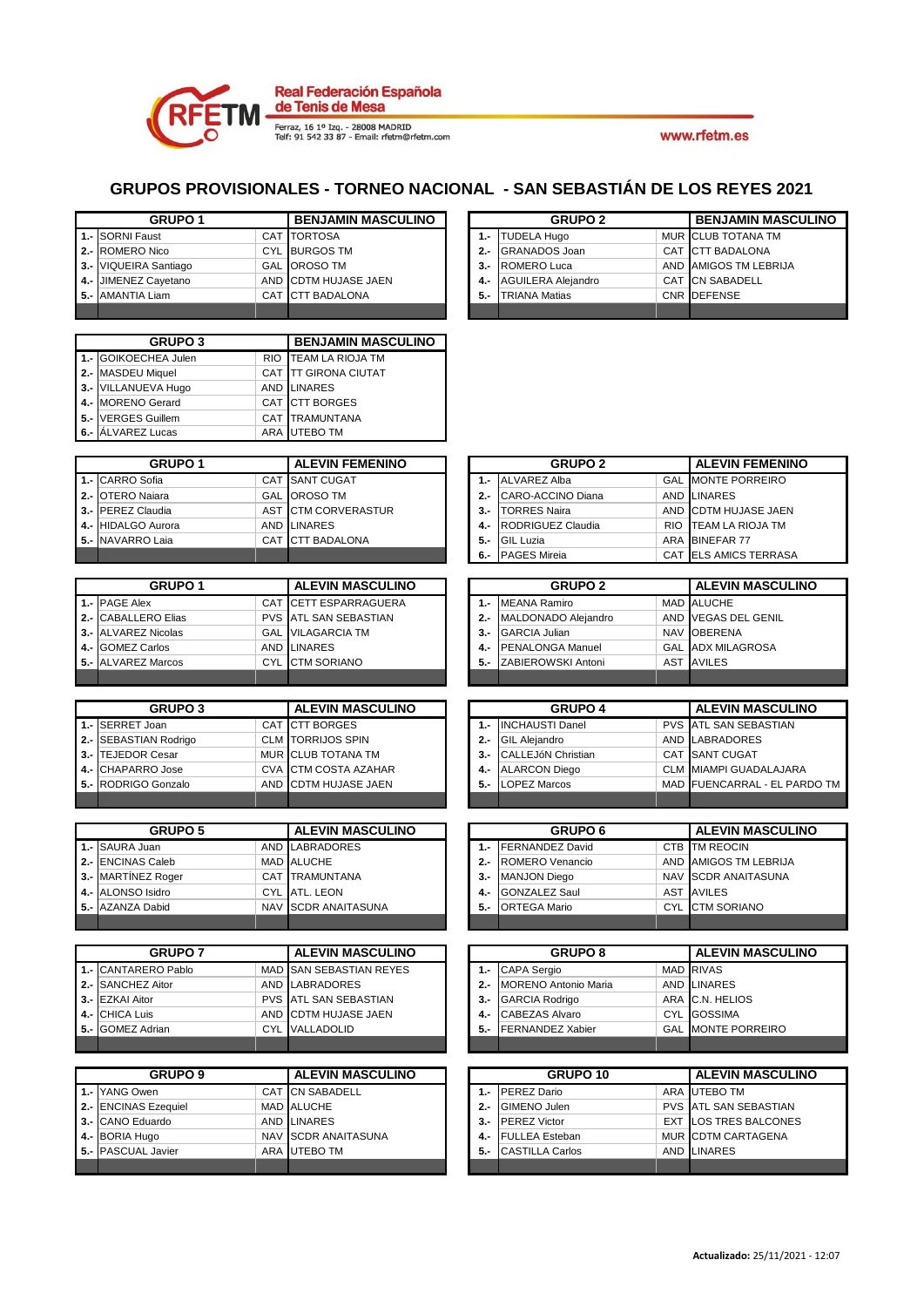

|       | <b>GRUPO1</b>                          |            | <b>INFANTIL FEMENINO</b>      |            | <b>GRUPO 2</b>                                |            | <b>INFANTIL FEMENINO</b>            |
|-------|----------------------------------------|------------|-------------------------------|------------|-----------------------------------------------|------------|-------------------------------------|
| $1 -$ | <b>ARIAS Sofia</b>                     | <b>AST</b> | <b>ATALAYA GIJON TM</b>       | $1 -$      | <b>ALFARO Sara</b>                            | GAL        | <b>CINANIA TM</b>                   |
| $2 -$ | <b>GONZÁLEZ Martina</b>                |            | CAT VIC T.T.                  | $2 -$      | PASTRANA Angela                               | AST        | <b>CTM CORVERASTUR</b>              |
|       | 3 .- PAYO Noa                          |            | MAD CDETM PROGRESO            | $3 -$      | <b>NONO Elisenda</b>                          |            | CAT C.T.T. VILABLAREIX              |
| 4.-   | FERNANDEZ Nayara                       | <b>CTB</b> | <b>TORRELAVEGA</b>            | $4 -$      | <b>LUISA Miruna</b>                           |            | MAD VALDEMORO                       |
| 5.-   | OUBIÑA Natalia                         | GAL        | <b>MONTE PORREIRO</b>         | $5 -$      | <b>MARTIN-ALBO Izarbe</b>                     |            | ARA UTEBO TM                        |
|       |                                        |            |                               | 6.-        | <b>AGUILERA Marta</b>                         | <b>CAT</b> | <b>CN SABADELL</b>                  |
|       |                                        |            |                               |            |                                               |            |                                     |
|       | <b>GRUPO 3</b>                         |            | <b>INFANTIL FEMENINO</b>      |            | <b>GRUPO 4</b>                                |            | <b>INFANTIL FEMENINO</b>            |
| $1 -$ | <b>GARCIA Sarah</b>                    |            | MUR CTM ALTIPLANO             | $1 -$      | ROMA Xènia                                    | <b>CAT</b> | <b>CTT BORGES</b>                   |
| $2 -$ | SANCHEZ Ana                            | CAT        | <b>CTT BADALONA</b>           | $2 -$      | RODRIGUEZ Laura                               |            | MAD GUADARRAMA                      |
| 3.-   | <b>REDONDO Nora</b>                    |            | MAD C.D.E. PEDREZUELA         | $3 -$      | <b>SANMARTIN Carmela</b>                      | <b>GAL</b> | <b>CTM MOS</b>                      |
| 4.-   | <b>CIMADEVILLA Ines</b>                | <b>AST</b> | <b>ATALAYA GIJON TM</b>       | $4 -$      | RODRIGUEZ Daniela                             | <b>AST</b> | <b>LUARCA TM</b>                    |
| 5.-   | <b>TRIANA Amalia</b>                   |            | CNR DEFENSE                   | $5 -$      | QUILEZ Nuria                                  |            | <b>AND LINARES</b>                  |
| 6.-   | AMOEDO Laura                           | <b>GAL</b> | <b>CTM MOS</b>                | 6.-        | MATA Ona                                      |            | <b>CAT CN SABADELL</b>              |
|       |                                        |            |                               |            |                                               |            |                                     |
|       | <b>GRUPO 1</b>                         |            | <b>INFANTIL MASCULINO</b>     |            | <b>GRUPO 2</b>                                |            | <b>INFANTIL MASCULINO</b>           |
| $1 -$ | <b>TOQUERO Xabier</b>                  | <b>PVS</b> | <b>LEKA ENEA IRUN</b>         | 1.-        | <b>OLIVER Toni</b>                            |            | <b>CVA</b> CTM COSTA AZAHAR         |
| $2 -$ | ARRISCADO Guzman                       |            | <b>CLM</b> CTM ALCAZAR        | $2 -$      | <b>BENAVENT Nil</b>                           |            | CAT ETT CASTELLDEFELS               |
| $3 -$ | FERNANDEZ Izan                         | <b>CTB</b> | <b>TM REOCIN</b>              | $3 -$      | <b>GARCIA Lucas</b>                           |            | ARA SCHOOL ZARAGOZA                 |
| 4.-   | <b>CARRERAS Pau</b>                    | CAT        | <b>TRAMUNTANA</b>             | 4.-        | <b>UCHA Alexandre</b>                         | <b>GAL</b> | TM CRC PORRIÑO                      |
| 5.-   | <b>BARRAU Joaquin Beltran</b>          | <b>MAD</b> | <b>ALCOBENDAS</b>             | $5 -$      | <b>MARTINEZ Daniel</b>                        |            | <b>AST AVILES</b>                   |
|       |                                        |            |                               |            |                                               |            |                                     |
|       |                                        |            |                               |            |                                               |            |                                     |
|       | <b>GRUPO 3</b>                         |            | <b>INFANTIL MASCULINO</b>     |            | <b>GRUPO 4</b>                                |            | <b>INFANTIL MASCULINO</b>           |
| $1 -$ | FERNANDEZ Jose Ramon                   |            | <b>CLM PUERTOLLANO</b>        | $1 -$      | MEROÑO Manuel                                 |            | <b>CVA DAMA DE ELCHE</b>            |
| $2 -$ | <b>DELTELL Pablo</b>                   |            | <b>CVA</b> CTM ELDA           | $2 -$      | <b>COLL Arnau</b>                             |            | CAT C.T.T. VILABLAREIX              |
|       | 3.- BARTOLOME Haiyang                  |            | <b>PVS</b> LEKA ENEA IRUN     | $3 -$      | <b>HUERTOS Pablo</b>                          |            | <b>PVS</b> ATL SAN SEBASTIAN        |
| 4.-   | RODRIGUEZ Cayetano                     | AND        | <b>LABRADORES</b>             | 4.-        | <b>POLEY Izel</b>                             |            | MAD COLLADO                         |
| $5 -$ | ROMO Pol                               | <b>CAT</b> | ATENEU 1.882                  | $5 -$      | RICO Pau                                      | <b>NAV</b> | <b>SCDR ANAITASUNA</b>              |
|       |                                        |            |                               |            |                                               |            |                                     |
|       |                                        |            |                               |            |                                               |            |                                     |
|       |                                        |            |                               |            |                                               |            |                                     |
|       | <b>GRUPO 5</b>                         |            | <b>INFANTIL MASCULINO</b>     |            | <b>GRUPO 6</b>                                |            | <b>INFANTIL MASCULINO</b>           |
| $1 -$ | <b>TITOS Roberto</b>                   |            | <b>CVA DAMA DE ELCHE</b>      | $1 -$      | <b>ESCOBAR David</b>                          |            | CAT ETT CASTELLDEFELS               |
| $2 -$ | <b>MENA Raul</b>                       |            | <b>CAT TRAMUNTANA</b>         | $2 -$      | LOPEZ Enzo                                    |            | <b>GAL CIDADE NARON TM</b>          |
| $3 -$ | VILA Xoan                              |            | <b>GAL CIDADE NARON TM</b>    | $3 -$      | <b>APARICIO Raul</b>                          |            | AND CORDOBA-81                      |
| 4.-   | SANCHEZ Jorge                          | <b>MAD</b> | C.D.E. PEDREZUELA             | 4.-        | <b>HERNANDEZ Dario</b>                        |            | CNR DEFENSE                         |
| 5.-   | <b>CURIEL Antonio</b>                  | <b>AND</b> | <b>MERCANTIL SEVILLA</b>      | 5.-        | GONZALEZ Hugo                                 | <b>AST</b> | <b>AVILES</b>                       |
|       |                                        |            |                               |            |                                               |            |                                     |
|       |                                        |            |                               |            |                                               |            |                                     |
|       | <b>GRUPO 7</b>                         |            | <b>INFANTIL MASCULINO</b>     |            | <b>GRUPO 8</b>                                |            | <b>INFANTIL MASCULINO</b>           |
|       | 1.- GHASEMI Soheil                     |            | <b>CAT L'HOSPITALET</b>       | $1 -$      | <b>IBARRA Nathaniel</b>                       |            | <b>PVS LEKA ENEA IRUN</b>           |
|       | 2.- RUIZ David                         |            | ARA PUBLIMAX CAI SANTIAGO     | $2 -$      | <b>UTRILLA Reinaldo</b>                       |            | CLM NAVALCAN T.M.                   |
| 3.-   | MAGALLANES Rodrigo                     | <b>CYL</b> | <b>ATL. LEON</b>              | $3 -$      | RODRIGUEZ Alberto                             |            | MAD COLLADO                         |
|       | 4 .- ESCRIBANO Pelayo                  | AST        | <b>CTM CORVERASTUR</b>        | 4.-        | <b>SANCHEZ David</b>                          |            | CYL GOSSIMA                         |
|       | 5.- TIMARU Adrian Daniel               |            | MAD C.D.E. PEDREZUELA         |            | 5.- CURÓS Pere                                |            | CAT TRAMUNTANA                      |
|       |                                        |            |                               |            |                                               |            |                                     |
|       |                                        |            |                               |            |                                               |            |                                     |
|       | <b>GRUPO 9</b>                         |            | <b>INFANTIL MASCULINO</b>     |            | GRUPO 10                                      |            | <b>INFANTIL MASCULINO</b>           |
|       | 1.- RODRIGUEZ Eneko                    |            | <b>PVS LEKA ENEA IRUN</b>     | $1 -$      | RODRIGUEZ Esteban                             |            | AND LINARES                         |
|       | 2.- AMILL Marc                         |            | CAT CTT BORGES                | $2 -$      | <b>GOMEZ Hector</b>                           |            | CYL VALLADOLID                      |
|       | 3.- MIRA DE ORDUÑA Antonio             |            | <b>CVA</b> CTM COSTA AZAHAR   | $3 -$      | <b>BOUZA Aran</b>                             |            | CAT CTT BORGES                      |
|       | 4.- VAZQUEZ Jorge                      |            | <b>GAL VILAGARCIA TM</b>      | 4.-        | LOINAZ Oihan                                  |            | <b>PVS ATL SAN SEBASTIAN</b>        |
|       | 5.- REYNES Lluc Toni                   |            | BAL INCA                      | 5.         | <b>LOPEZ Eric</b>                             |            | MAD RIVAS                           |
|       |                                        |            |                               |            |                                               |            |                                     |
|       |                                        |            |                               |            |                                               |            |                                     |
|       | GRUPO 11                               |            | <b>INFANTIL MASCULINO</b>     |            | GRUPO <sub>12</sub>                           |            | <b>INFANTIL MASCULINO</b>           |
|       | 1.- MATAS Mario                        |            | <b>MUR MURCIA</b>             | $1 -$      | <b>GARCIA Mario</b>                           |            | MUR CDTM CARTAGENA                  |
|       | 2.- SAGARDIA Unax                      |            | PVS ATL SAN SEBASTIAN         | $2 -$      | <b>MUNTADA Bernat</b>                         |            | CAT TRAMUNTANA                      |
|       | 3.- JIMENEZ Miguel                     |            | MAD CTM BOADILLA              | $3 -$      | <b>CERECEDA Lander</b>                        |            | <b>PVS LEKA ENEA IRUN</b>           |
|       | 4.- LOPEZ Claudi<br>5.- CABEZAS Daniel |            | CAT CTT BORGES<br>CYL GOSSIMA | 4.-<br>5.- | <b>MONFORT Carlos</b><br><b>ILARDUYA Josu</b> |            | CVA CTM COSTA AZAHAR<br>NAV OBERENA |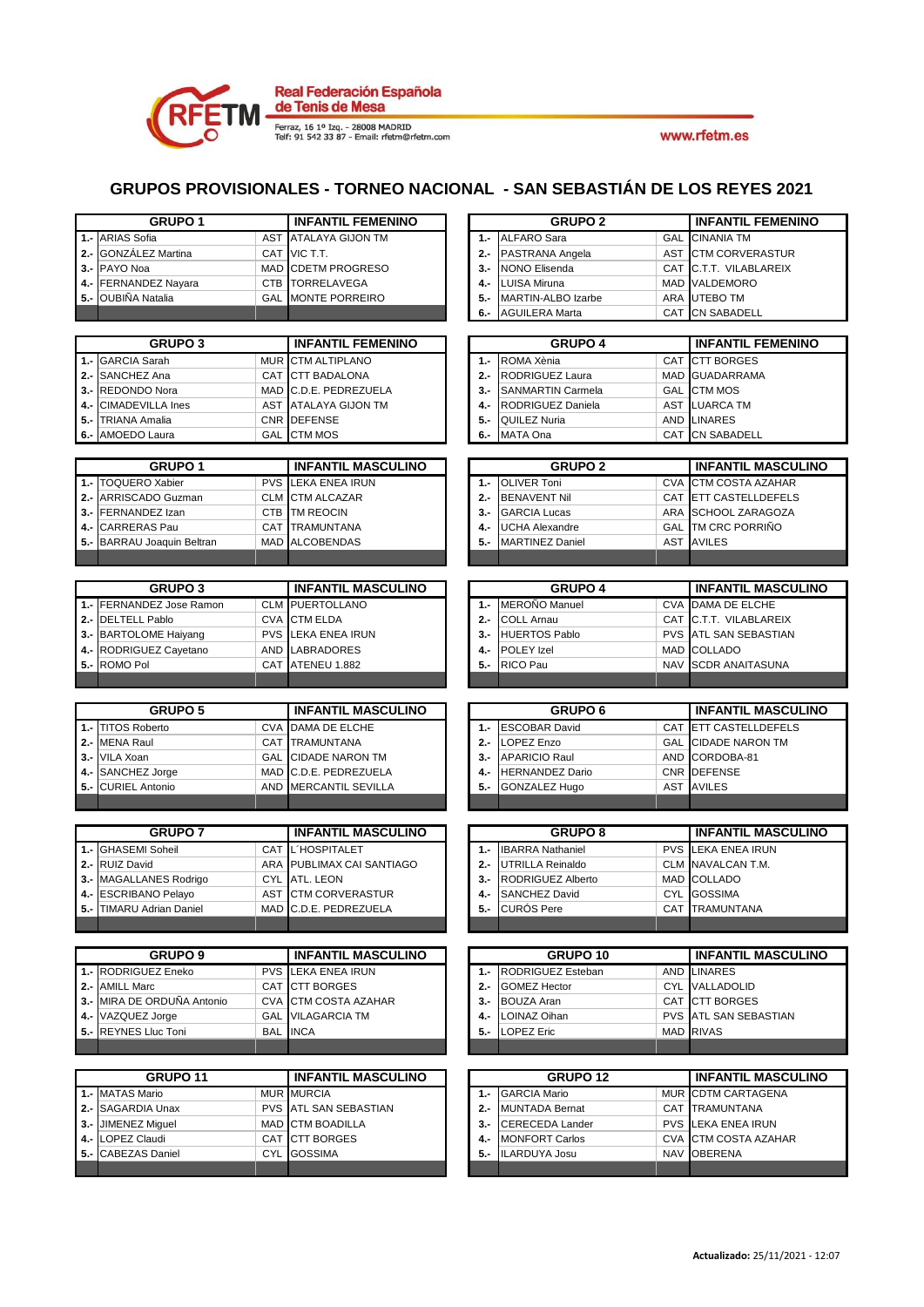

|                | GRUPO <sub>13</sub>                                    |                          | <b>INFANTIL MASCULINO</b>                            |                | GRUPO <sub>14</sub>                                                                                  |                          | <b>INFANTIL MASCULINO</b>                             |
|----------------|--------------------------------------------------------|--------------------------|------------------------------------------------------|----------------|------------------------------------------------------------------------------------------------------|--------------------------|-------------------------------------------------------|
| $1 -$          | <b>MOLINA Alejandro</b>                                | <b>AND</b>               | <b>LINARES</b>                                       | $1 -$          | <b>MORENO Silverio</b>                                                                               | <b>AND</b>               | <b>MERCANTIL SEVILLA</b>                              |
| $2 -$          | <b>PAREDES</b> Ferran                                  | CAT                      | <b>LLUISOS DE GRACIA</b>                             | $2 -$          | <b>BOYE Artur</b>                                                                                    | CAT                      | <b>TRAMUNTANA</b>                                     |
| $3 -$          | <b>BUENO Izan</b>                                      | CAT                      | <b>GIMNASTIC TARRAGONA</b>                           | $3 -$          | <b>MARCO Oscar</b>                                                                                   | <b>CVA</b>               | <b>IES LA TORRETA ELDA</b>                            |
| 4.-            | <b>MUELA Oliver</b>                                    | ARA                      | <b>UTEBO TM</b>                                      | 4.-            | <b>BENITEZ Samuel</b>                                                                                |                          | MAD FUENCARRAL - EL PARDO TM                          |
| 5.-            | ALDAY Jon                                              | <b>PVS</b>               | <b>ATL SAN SEBASTIAN</b>                             | 5.-            | <b>VICTORIO Francesc</b>                                                                             | <b>CAT</b>               | <b>CN SABADELL</b>                                    |
|                |                                                        |                          |                                                      | $6 -$          | ACUÑA Ivan                                                                                           | GAL                      | <b>MONTE PORREIRO</b>                                 |
|                | GRUPO <sub>15</sub>                                    |                          | <b>INFANTIL MASCULINO</b>                            |                | GRUPO <sub>16</sub>                                                                                  |                          | <b>INFANTIL MASCULINO</b>                             |
| $1 -$          | <b>CANCELA Fabian</b>                                  | GAL                      | <b>MONTE PORREIRO</b>                                | $1 -$          | <b>ZOU Tiangi</b>                                                                                    | CAT                      | <b>SANT CUGAT</b>                                     |
| $2 -$          | <b>GIL Adria</b>                                       | <b>CVA</b>               | <b>CTT SANTISIMO SALVADOR</b>                        | $2 -$          | <b>DOMINGUEZ Urtzi</b>                                                                               | <b>PVS</b>               | <b>ATL SAN SEBASTIAN</b>                              |
| $3 -$          | DÁVILA Jon                                             | <b>NAV</b>               | <b>OBERENA</b>                                       | $3 -$          | <b>CASTILLO Pablo</b>                                                                                | AND                      | <b>PORTUENSE</b>                                      |
| 4.-            | <b>AREVALO Pol</b>                                     | CAT                      | <b>ITT GIRONA CIUTAT</b>                             | 4.-            | <b>BERROJO Adrian</b>                                                                                | <b>CYL</b>               | <b>CTM SORIANO</b>                                    |
| 5.-            | LóPEZ Martín                                           | ARA                      | <b>UTEBO TM</b>                                      | 5.-            | <b>VILLAGRASA Javier</b>                                                                             | ARA                      | EJEA OJE TM                                           |
| 6.-            | <b>GARCIA Jorge</b>                                    | <b>CVA</b>               | CTM COSTA AZAHAR                                     | 6.-            | LOUREIRO Antonio                                                                                     | GAL                      | <b>MONTE PORREIRO</b>                                 |
|                | <b>GRUPO 1</b>                                         |                          | <b>JUVENIL FEMENINO</b>                              |                | <b>GRUPO 2</b>                                                                                       |                          | <b>JUVENIL FEMENINO</b>                               |
| $1 -$          | DE LA MATA Ana                                         | <b>MAD</b>               | <b>COLLADO</b>                                       | $1 -$          | GOMEZ-VAZQUEZ Lorena                                                                                 | <b>AND</b>               | <b>CTM HUERCAL</b>                                    |
| $2 -$          | LARGO Nuria                                            | <b>EXT</b>               | <b>LOS TRES BALCONES</b>                             | $2 -$          | <b>GARCIA DE SORIA Mar</b>                                                                           | CAT                      | <b>ELS AMICS TERRASA</b>                              |
| $3 -$          | VILLANUEVA Maria                                       |                          | <b>CLM</b> CTM ALCAZAR                               | $3 -$          | <b>PUENTE Ana</b>                                                                                    |                          | <b>AST AVILES</b>                                     |
| 4.-            | <b>GUERRA Julia</b>                                    | GAL                      | <b>CIDADE NARON TM</b>                               | 4.-            | <b>RUIZ Marta</b>                                                                                    | <b>CLM</b>               | <b>CTM ALCAZAR</b>                                    |
| $5 -$          | <b>VIDAL Julia</b>                                     | AND                      | <b>CTM HUERCAL</b>                                   | 5.-            | <b>TORRES Ana</b>                                                                                    | <b>MUR</b>               | <b>UCAM TM CARTAGENA</b>                              |
|                |                                                        |                          |                                                      |                |                                                                                                      |                          |                                                       |
|                | <b>GRUPO 3</b>                                         |                          | <b>JUVENIL FEMENINO</b>                              |                | <b>GRUPO 4</b>                                                                                       |                          | <b>JUVENIL FEMENINO</b>                               |
| $1 -$          | <b>TORIO Patricia</b>                                  | <b>AND</b>               | <b>BOLA P LA ZUBIA</b>                               | $1 -$          | <b>GUARCH Alexia</b>                                                                                 |                          | CAT SANT CUGAT                                        |
| $2 -$          | <b>CALLE Maria Del Carmen</b>                          | <b>AST</b>               | <b>AVILES</b>                                        | $2 -$          | <b>PAREDES Carla</b>                                                                                 | <b>MUR</b>               | <b>UCAM TM CARTAGENA</b>                              |
| $3 -$          | <b>GARCIA Ainara</b>                                   |                          | MUR UCAM TM CARTAGENA                                | $3 -$          | <b>ACERA Elena</b>                                                                                   | <b>CLM</b>               | <b>CTM ALCAZAR</b>                                    |
| 4.-            | <b>MIGUELES Maria</b>                                  | CAT                      | <b>ELS AMICS TERRASA</b>                             | 4.-            | <b>OTAMENDI Irati</b>                                                                                | <b>PVS</b>               | <b>LEKA ENEA IRUN</b>                                 |
| $5 -$          | <b>BHATTARAI</b> Ishita                                |                          | <b>MAD RIVAS</b>                                     | $5 -$          | <b>CASTRILLON Sofia</b>                                                                              |                          | AST AVILES                                            |
| 6.-            | SALAZAR Victoria Valentina                             |                          | CVA CTM COSTA AZAHAR                                 | 6.-            | <b>MARTINEZ Maria Fatima</b>                                                                         |                          | <b>AND LINARES</b>                                    |
|                |                                                        |                          |                                                      |                |                                                                                                      |                          |                                                       |
|                |                                                        |                          |                                                      |                | Sorteo JUM modificado 25/11/21 a las 12:00 h., por un error detectado en el cabeza de serie número 1 |                          |                                                       |
|                | <b>GRUPO 1</b>                                         |                          | <b>JUVENIL MASCULINO</b>                             |                | <b>GRUPO 2</b>                                                                                       |                          | <b>JUVENIL MASCULINO</b>                              |
| 1.-            | <b>RINCON Alonso</b>                                   |                          | <b>AND TM ROQUETAS</b>                               | $1 -$          | <b>CASTRO Pablo</b>                                                                                  | <b>GAL</b>               | <b>VILAGARCIA TM</b>                                  |
| $2 -$          | <b>REBOLLEDO Alejandro</b>                             | <b>CTB</b>               | <b>TORRELAVEGA</b>                                   | $2 -$<br>$3 -$ | <b>MAZON Ruben</b>                                                                                   | <b>ARA</b>               | <b>PUBLIMAX CAI SANTIAGO</b>                          |
| $3 -$<br>4.-   | <b>LOPEZ Pablo</b><br><b>MARTINEZ Alvaro</b>           | <b>MUR</b>               | <b>MAD CDETM PROGRESO</b><br><b>CDTM CARTAGENA</b>   | 4.-            | <b>CARREÑO Pepe</b><br><b>HIDALGO Mario</b>                                                          | <b>MAD</b>               | <b>MUR CLUB TOTANA TM</b><br><b>COLLADO</b>           |
| $5. -$         | <b>ALARCON German</b>                                  | <b>CLM</b>               | <b>MIAMPI GUADALAJARA</b>                            | $5 -$          | <b>MARTINEZ-MECO Carlos</b>                                                                          | <b>MAD</b>               | <b>CTM BOADILLA</b>                                   |
|                |                                                        |                          |                                                      |                |                                                                                                      |                          |                                                       |
|                |                                                        |                          |                                                      |                |                                                                                                      |                          |                                                       |
|                | <b>GRUPO 3</b>                                         |                          | <b>JUVENIL MASCULINO</b>                             |                | <b>GRUPO 4</b>                                                                                       |                          | <b>JUVENIL MASCULINO</b>                              |
| 1.-<br>$2 -$   | <b>CANALEJO Diego</b>                                  | <b>MAD</b><br><b>ARA</b> | <b>CTM BOADILLA</b><br><b>PUBLIMAX CAI SANTIAGO</b>  | 1.5<br>$2 -$   | <b>LOPEZ Alejandro</b>                                                                               | <b>CLM</b><br><b>CAT</b> | <b>CDB TM CIUDAD REAL</b><br><b>LLUISOS DE GRACIA</b> |
| $3 -$          | <b>SEBASTIAN Alejandro</b><br><b>RODRIGUEZ Esteban</b> | <b>GAL</b>               | <b>OROSO TM</b>                                      | $3 -$          | <b>ESCODA Jofre</b><br><b>MAZON Lucas</b>                                                            |                          | <b>ARA PUBLIMAX CAI SANTIAGO</b>                      |
| $4 -$          | <b>PORTERO Rafael</b>                                  | <b>MAD</b>               | <b>CDETM PROGRESO</b>                                | 4.-            | <b>RODRIGUEZ Juan</b>                                                                                |                          | <b>MAD COLLADO</b>                                    |
|                | 5.- BENAVENT Rafael                                    |                          | <b>CLM CTM ALCAZAR</b>                               |                | 5.- DE LA FUENTE Pablo                                                                               |                          | <b>CYL VALLADOLID</b>                                 |
|                |                                                        |                          |                                                      |                |                                                                                                      |                          |                                                       |
|                |                                                        |                          |                                                      |                |                                                                                                      |                          |                                                       |
|                | <b>GRUPO 5</b>                                         |                          | <b>JUVENIL MASCULINO</b>                             |                | <b>GRUPO 6</b>                                                                                       | <b>MAD</b>               | <b>JUVENIL MASCULINO</b>                              |
| $2 -$          | 1.- ASENSIO Obed<br><b>ANSEDE Alejandro</b>            | <b>CAT</b>               | <b>CETT ESPARRAGUERA</b><br><b>GAL ADX MILAGROSA</b> | $1 -$<br>2.-   | <b>CABRERA Fernando</b><br><b>CLADELLAS Oriol</b>                                                    |                          | <b>SAN SEBASTIAN REYES</b><br><b>CAT CN SABADELL</b>  |
| $3 -$          | <b>EXPOSITO Ricardo</b>                                |                          | <b>MAD CDE TENIS MESA PARLA</b>                      | $3 -$          | <b>MOVELLAN Felix</b>                                                                                | MAD                      | <b>CDE TENIS MESA PARLA</b>                           |
| $4 -$          | <b>CATALINA Jaime</b>                                  |                          | <b>CYL CD RIO DUERO</b>                              | 4.-            | <b>SANCHEZ Marc</b>                                                                                  |                          | <b>CVA CTT SANTISIMO SALVADOR</b>                     |
| $5 -$          | <b>IZQUIERDO Fernando</b>                              | AND                      | <b>JEREZ</b>                                         | $5 -$          | <b>CABRERA Julen</b>                                                                                 | <b>CNR</b>               | <b>DEFENSE</b>                                        |
|                |                                                        |                          |                                                      |                |                                                                                                      |                          |                                                       |
|                |                                                        |                          |                                                      |                |                                                                                                      |                          |                                                       |
|                | <b>GRUPO 7</b><br><b>ARIZTI Oier</b>                   |                          | <b>JUVENIL MASCULINO</b>                             |                | <b>GRUPO 8</b>                                                                                       | <b>CAT</b>               | <b>JUVENIL MASCULINO</b><br>VIC T.T.                  |
| $1 -$          |                                                        |                          | <b>PVS GASTEIZ</b><br><b>CVA IES LA TORRETA ELDA</b> | $1 -$<br>2.-   | <b>MIARONS Amau</b>                                                                                  | <b>BAL</b>               |                                                       |
| $2 -$<br>$3 -$ | <b>BORDALLO Juan Manuel</b><br><b>OBIOLS Pol</b>       |                          | CAT ATENEU 1.882                                     | $3 -$          | <b>MARTIN David</b><br><b>GONZALVO Hector</b>                                                        | <b>ARA</b>               | <b>SON CLADERA TTC</b><br><b>SCHOOL ZARAGOZA</b>      |
| $4 -$          | <b>BARRIUSO Isaac</b>                                  |                          | <b>CYL BURGOS TM</b>                                 | 4.-            | <b>FERRERA</b> Ivan                                                                                  |                          | MAD C.D.E. PEDREZUELA                                 |
| $5 -$          | <b>DE LAURENTIS Sancho</b>                             |                          | <b>MAD NOROESTE - LAS ROZAS</b>                      | $5 -$          | <b>CARRASCO Juan</b>                                                                                 |                          | <b>AND LINARES</b>                                    |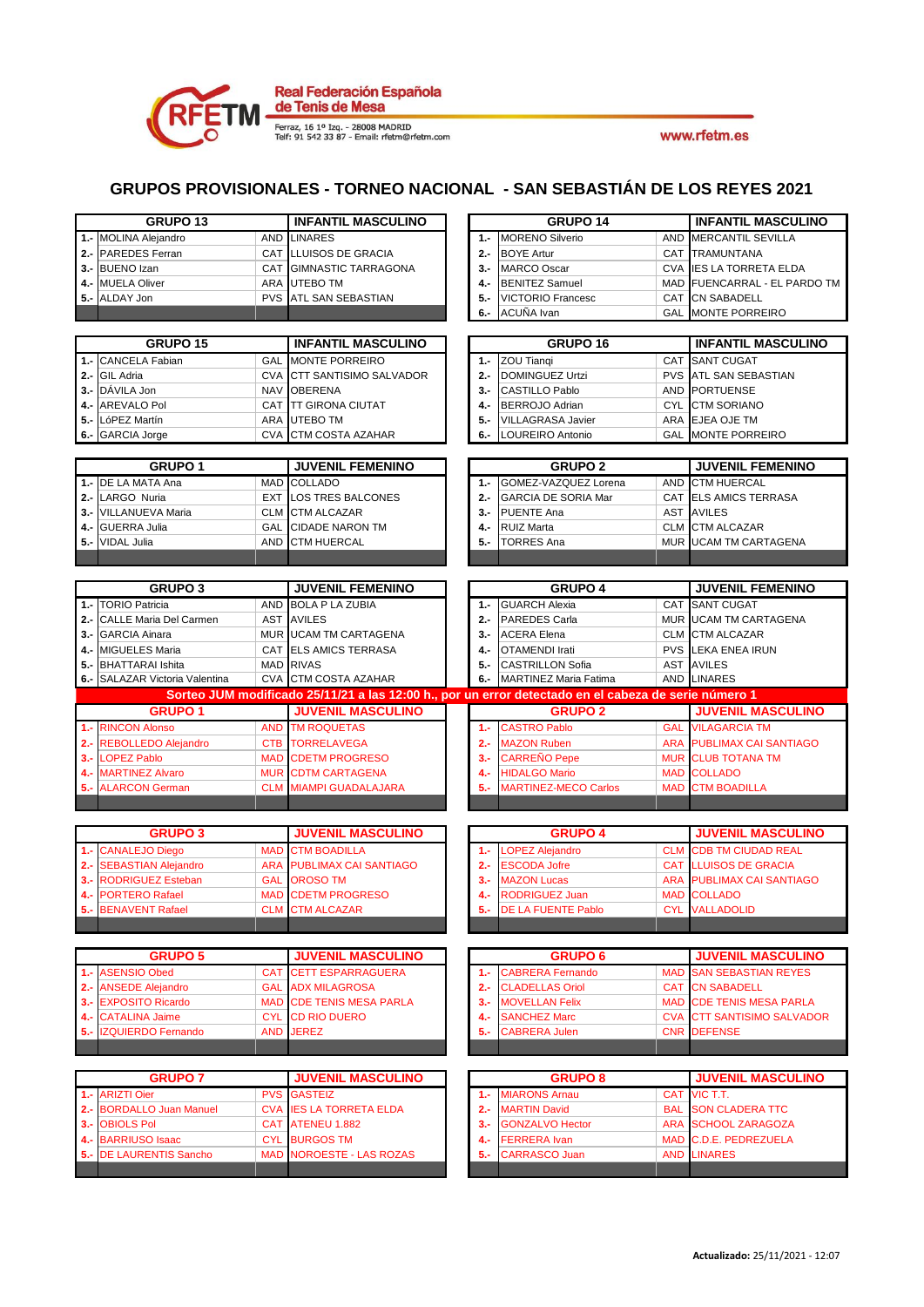

|                | <b>GRUPO 9</b>                                |                          | <b>JUVENIL MASCULINO</b>                           |                | <b>GRUPO 10</b>                                |            | <b>JUVENIL MASCULINO</b>                                |
|----------------|-----------------------------------------------|--------------------------|----------------------------------------------------|----------------|------------------------------------------------|------------|---------------------------------------------------------|
| 1.5            | <b>VELEZ Ivan</b>                             | CAT                      | <b>L'HOSPITALET</b>                                | $1 -$          | <b>GONZALEZ Alex</b>                           | CAT        | <b>CN SABADELL</b>                                      |
| $2 -$          | <b>LOPEZ Angel</b>                            | <b>AND</b>               | <b>CTM CIUDAD DE GRANADA</b>                       | $2 -$          | <b>LA ROSA Mauricio Antonio</b>                |            | <b>ARA SCHOOL ZARAGOZA</b>                              |
| $3 -$          | <b>GARCIA Alejandro</b>                       | <b>MAD</b>               | <b>NOROESTE - LAS ROZAS</b>                        | $3 -$          | <b>ASURMENDI Oiñatz</b>                        |            | <b>PVS GASTEIZ</b>                                      |
| $4 -$          | <b>SANCHEZ David</b>                          | <b>CVA</b>               | <b>CTM COSTA AZAHAR</b>                            | $4 -$          | <b>ELEFTERESCU Alexandru Gabriel</b>           | <b>AST</b> | <b>ATALAYA GIJON TM</b>                                 |
| $5 -$          | <b>VIDAL Lucas</b>                            | <b>GAL</b>               | <b>MONTE PORREIRO</b>                              | $5 -$          | <b>MOYA Manuel Valeriy</b>                     | <b>MAD</b> | <b>CTM BOADILLA</b>                                     |
|                |                                               |                          |                                                    |                |                                                |            |                                                         |
|                |                                               |                          |                                                    |                |                                                |            |                                                         |
|                | <b>GRUPO 11</b><br><b>FRAGO Diego</b>         |                          | <b>JUVENIL MASCULINO</b><br><b>SCHOOL ZARAGOZA</b> |                | <b>GRUPO 12</b><br><b>PUERTAS David</b>        |            | <b>JUVENIL MASCULINO</b><br><b>AND VEGAS DEL GENIL</b>  |
| 1.-<br>$2 -$   | <b>LOBATO Luis</b>                            | <b>ARA</b><br><b>BAL</b> | <b>PALMATT</b>                                     | 1.-<br>$2 -$   | <b>OPEZ Adam</b>                               | <b>CAT</b> | <b>CTT BORGES</b>                                       |
| $3 -$          | <b>TORRES Fernando</b>                        | <b>MAD</b>               | <b>CTM EL ALAMO</b>                                | $3 -$          | <b>OPEZ Nicolas</b>                            |            | <b>MAD SAN SEBASTIAN REYES</b>                          |
| 4.-            | <b>SABUGAL Nicolas</b>                        | <b>AND</b>               | <b>MERCANTIL SEVILLA</b>                           | $4 -$          | <b>ANDRES Mario</b>                            | <b>AST</b> | <b>ATALAYA GIJON TM</b>                                 |
| $5 -$          | <b>BERNEDA Robert</b>                         | <b>CAT</b>               | C.T.T. VILABLAREIX                                 | $5 -$          | <b>GARCIA Jose</b>                             |            | <b>BAL PALMATT</b>                                      |
|                |                                               |                          |                                                    |                |                                                |            |                                                         |
|                |                                               |                          |                                                    |                |                                                |            |                                                         |
|                | <b>GRUPO 13</b>                               |                          | <b>JUVENIL MASCULINO</b>                           |                | <b>GRUPO 14</b>                                |            | <b>JUVENIL MASCULINO</b>                                |
| 1.-            | <b>LOPEZ Sergio</b>                           | <b>AND</b>               | <b>JEREZ</b>                                       | $1 -$          | <b>CHAVES Brais</b>                            |            | <b>GAL VILAGARCIA TM</b>                                |
| $2 -$          | <b>SANTACRUZ Alejandro</b>                    | <b>ARA</b>               | <b>SCHOOL ZARAGOZA</b>                             | $2 -$          | LÓPEZ Alberto                                  |            | <b>MAD CDE TENIS MESA PARLA</b>                         |
| $3 -$          | <b>NAVARRO Arnau</b><br><b>SUAREZ Alberto</b> | CAT                      | <b>CTT BADALONA</b>                                | $3 -$          | <b>VILALLONGA Nurjan</b>                       |            | <b>CAT L'HOSPITALET</b>                                 |
| 4.-            |                                               | <b>MAD</b><br><b>GAL</b> | <b>CTM BOADILLA</b><br><b>MONTE PORREIRO</b>       | $4 -$          | <b>FELIU Diego</b><br><b>COGOLLO Alejandro</b> |            | <b>MUR CDTM CARTAGENA</b>                               |
|                | 5.- HERNANDEZ Martin                          |                          |                                                    | $5 -$          |                                                |            | <b>CLM</b> NAVALCAN T.M.                                |
|                |                                               |                          |                                                    |                |                                                |            |                                                         |
|                | <b>GRUPO 15</b>                               |                          | <b>JUVENIL MASCULINO</b>                           |                | <b>GRUPO 16</b>                                |            | <b>JUVENIL MASCULINO</b>                                |
| 1.-            | <b>ZABALLOS Gonzalo</b>                       | <b>MAD</b>               | <b>CTM BOADILLA</b>                                | $1 -$          | <b>ALONSO Martin</b>                           |            | <b>MAD NOROESTE - LAS ROZAS</b>                         |
| $2 -$          | <b>MORENO Marcal</b>                          | <b>CAT</b>               | <b>CTT BORGES</b>                                  | $2 -$          | SÁNCHEZ Adrián                                 |            | <b>CTB TORRELAVEGA</b>                                  |
| $3 -$          | <b>CASCALES Dario</b>                         | <b>CVA</b>               | <b>DAMA DE ELCHE</b>                               | $3 -$          | <b>ALVAREZ Raul</b>                            |            | <b>GAL MONTE PORREIRO</b>                               |
| 4.-            | <b>GARCIA Pablo</b>                           | <b>ARA</b>               | <b>C.N. HELIOS</b>                                 | 4.-            | <b>ALONSO Alejandro</b>                        |            | <b>ARA SCHOOL ZARAGOZA</b>                              |
| 5.-            | <b>FERRADAS David</b>                         | <b>CYL</b>               | <b>VALLADOLID</b>                                  | $5 -$          | <b>UTRILLA Jorge</b>                           | <b>CLM</b> | <b>NAVALCAN T.M.</b>                                    |
|                |                                               |                          |                                                    |                |                                                |            |                                                         |
|                |                                               |                          |                                                    |                |                                                |            |                                                         |
|                | <b>GRUPO 17</b>                               |                          | <b>JUVENIL MASCULINO</b>                           |                | <b>GRUPO 18</b>                                |            | <b>JUVENIL MASCULINO</b>                                |
| $1 -$          | <b>BOMATTER Juan Pedro</b>                    | <b>AND</b>               | <b>CD HUETOR VEGA TM</b>                           | $1 -$          | <b>GONZALEZ Alvaro</b>                         |            | <b>CYL CD COYANZA</b>                                   |
| $2 -$          | <b>MARTIN Alvar</b>                           | <b>CYL</b>               | <b>BURGOS TM</b>                                   | $2 -$          | <b>KHIANI Sameer Anand</b>                     |            | <b>CNR PRAKAN</b>                                       |
| $3 -$          | <b>CARNERO Alejandro</b>                      |                          | <b>MAD RIVAS</b>                                   | $3 -$          | <b>CARMONA Victoriano</b>                      |            | <b>AND MERCANTIL SEVILLA</b>                            |
| 4.-            | <b>REY Alejandro</b>                          | <b>GAL</b>               | <b>ESPEDREGADA</b>                                 | $4 -$          | <b>PEQUERUL Eduardo</b>                        |            | <b>ARA BINEFAR 77</b>                                   |
| 5.-            | <b>GOMEZ Augusto</b>                          | <b>CVA</b>               | <b>REQUENA</b>                                     | $5 -$          | <b>FERNANDEZ Jorge</b>                         | <b>MAD</b> | <b>NOROESTE - LAS ROZAS</b>                             |
|                |                                               |                          |                                                    |                |                                                |            |                                                         |
|                |                                               |                          |                                                    |                |                                                |            |                                                         |
|                | <b>GRUPO 19</b>                               |                          | <b>JUVENIL MASCULINO</b>                           |                | <b>GRUPO 20</b>                                |            | <b>JUVENIL MASCULINO</b>                                |
| $1 -$          | <b>VILLA Jose</b>                             | <b>AND</b>               | <b>C.R. MOTRIL</b>                                 | $1 -$          | <b>BAUTISTA Javier</b>                         |            | <b>NAV NATACION PAMPLONA</b>                            |
| $2 -$<br>$3 -$ | <b>MORA Izani</b><br><b>GIL Juan</b>          | <b>CAT</b><br><b>CVA</b> | <b>CTT RIPOLLET</b><br><b>CTM ELDA</b>             | $2 -$<br>$3 -$ | <b>MAS Miguel</b><br><b>RODRIGUEZ Cayetano</b> |            | <b>BAL SON CLADERA TTC</b><br><b>MUR CLUB TOTANA TM</b> |
|                | 4 .- APARISI Raian                            |                          | <b>MAD CTM BOADILLA</b>                            | 4.-            | <b>CAMARA Alberto</b>                          |            | <b>MAD CTM BOADILLA</b>                                 |
|                | 5.- DOMINGUEZ David                           |                          | <b>ARA</b> TM MONZON                               | 5.-            | <b>GARCIA Jesus</b>                            |            | <b>CLM TORRIJOS SPIN</b>                                |
|                |                                               |                          |                                                    |                |                                                |            |                                                         |
|                |                                               |                          |                                                    |                |                                                |            |                                                         |
|                | GRUPO <sub>1</sub>                            |                          | <b>SUB23 MASCULINO</b>                             |                | <b>GRUPO 2</b>                                 |            | <b>SUB23 MASCULINO</b>                                  |
|                | 1.- HERRANZ Gonzalo                           |                          | <b>CLM TALAVERA</b>                                | $1 -$          | LOMBRAÑA Alvaro                                |            | <b>PVS</b> GASTEIZ                                      |
|                | 2.- ROSICH Hector                             |                          | CVA CTM COSTA AZAHAR                               | $2 -$          | <b>MELGAR Daniel</b>                           |            | CLM CDB TM CIUDAD REAL                                  |
|                | 3.- LARGO Enrique                             |                          | EXT LOS TRES BALCONES                              | $3 -$          | <b>BRAVO Daniel</b>                            |            | ARA UTEBO TM                                            |
|                | 4.- FERNANDEZ Ricardo                         |                          | MAD ALUCHE                                         | 4.-            | FERNANDEZ Pedro                                |            | CYL VALLADOLID                                          |
|                | 5.- GARCIA Enrique                            |                          | CYL BURGOS TM                                      | 5.             | <b>VAZQUEZ Enrique</b>                         |            | MAD NOROESTE - LAS ROZAS                                |
|                |                                               |                          |                                                    |                |                                                |            |                                                         |
|                | <b>GRUPO 3</b>                                |                          | <b>SUB23 MASCULINO</b>                             |                | <b>GRUPO 4</b>                                 |            | <b>SUB23 MASCULINO</b>                                  |
|                | 1.- CONDE Matias                              |                          | <b>GAL OROSO TM</b>                                | $1 -$          | <b>IZKUE Mikel</b>                             |            | <b>CYL VALLADOLID</b>                                   |
|                | 2.- RODRIGO Ernest                            |                          | CVA CTM COSTA AZAHAR                               | $2 -$          | <b>VARELA Diego</b>                            |            | GAL CLUB DEL MAR                                        |
|                | 3.- SANZ Daniel                               |                          | CYL CD SEGHOS                                      | $3 -$          | <b>FRANCES Roberto</b>                         |            | CLM CDB TM CIUDAD REAL                                  |
|                | 4.- CUENCA Francisco José                     |                          | CLM CL.DENTAL SANTOS TM TARANCON                   | 4.-            | FERNANDEZ DE MONJE Alex                        |            | <b>PVS</b> GASTEIZ                                      |
|                | 5.- BENITEZ Alvaro                            |                          | MAD HORTALEZA TM                                   | 5.-            | CASTELLANO Jorge                               |            | MAD CUBES NORTE                                         |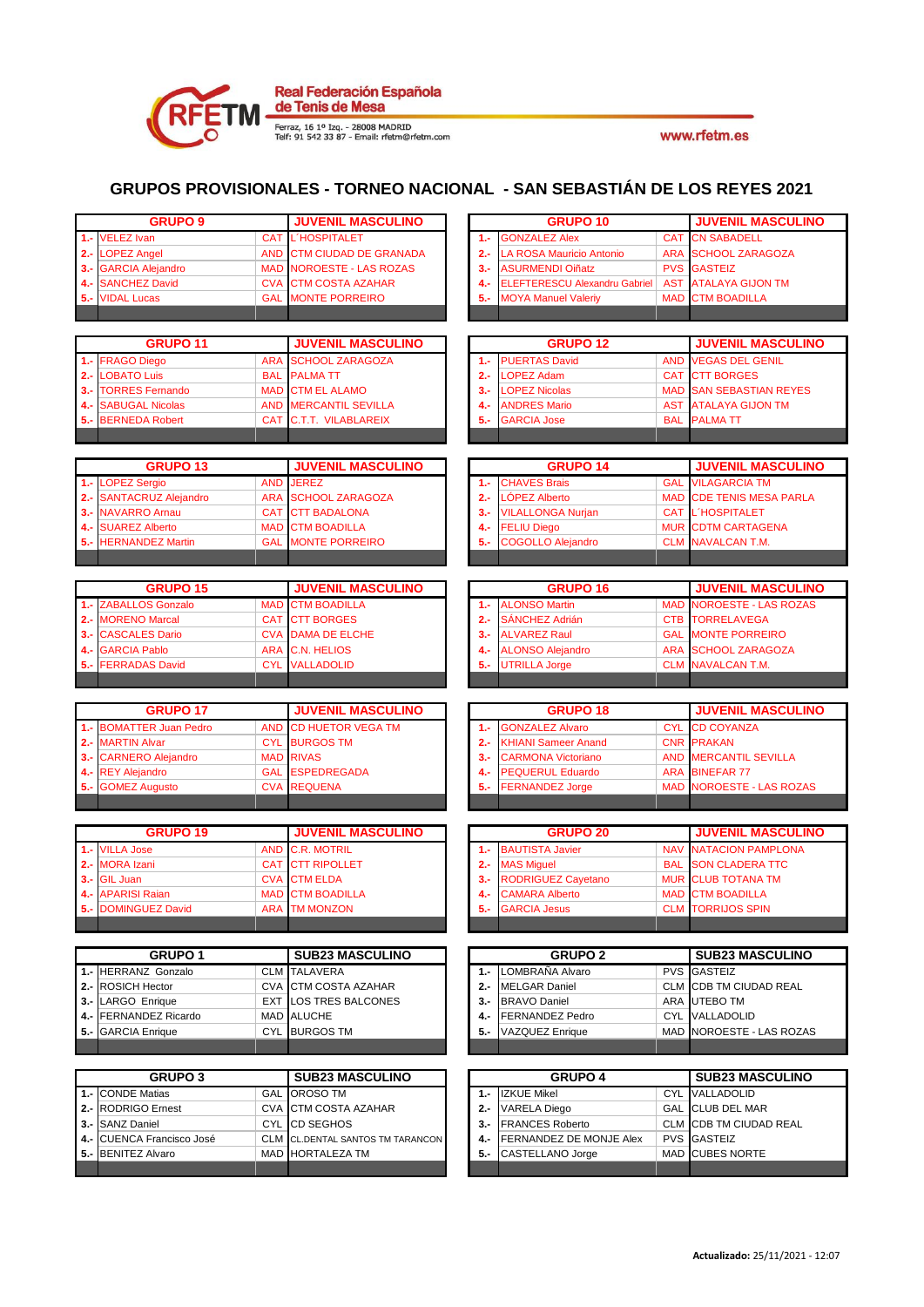

### **GRUPOS PROVISIONALES - TORNEO NACIONAL - SAN SEBASTIÁN DE LOS REYES 2021**

|       | <b>GRUPO 5</b>                              |            | <b>SUB23 MASCULINO</b>                                         |       | GRUPO <sub>6</sub>                               |                  | <b>SUB23 MASCULINO</b>                    |
|-------|---------------------------------------------|------------|----------------------------------------------------------------|-------|--------------------------------------------------|------------------|-------------------------------------------|
|       | 1.- CABALLERO Ivan                          |            | <b>CVA</b> CTM COSTA AZAHAR                                    | $1 -$ | MADICO Gerard                                    |                  | CAT ELS AMICS TERRASA                     |
|       | 2.- IGLESIAS Xabier                         |            | <b>PVS</b> ATL SAN SEBASTIAN                                   | $2 -$ | <b>CASTRO Pedro</b>                              |                  | <b>GAL</b> VILAGARCIA TM                  |
|       | 3.- MARTIN Francisco                        |            | CYL VALLADOLID                                                 | $3 -$ | <b>BUITRAGO Andres</b>                           |                  | MAD CDE MADRID CAPITAL DEL TM             |
| 4.-   | ROMERO Adrian                               |            | MAD ALUCHE                                                     | 4.-   | <b>PATA Daniel</b>                               | <b>CYL</b>       | <b>CD SEGHOS</b>                          |
| 5.-   | ROMAN Javier                                |            | <b>EXT LOS TRES BALCONES</b>                                   | 5.-   | <b>MENDEZ Domingo</b>                            | <b>MUR</b>       | <b>CLUB TOTANA TM</b>                     |
|       |                                             |            |                                                                |       |                                                  |                  |                                           |
|       |                                             |            |                                                                |       |                                                  |                  |                                           |
|       | <b>GRUPO 7</b>                              |            | <b>SUB23 MASCULINO</b>                                         |       | <b>GRUPO 8</b>                                   |                  | <b>SUB23 MASCULINO</b>                    |
|       | 1.- SERRANO Adrián                          |            | <b>CLM</b> ALBACETE                                            | 1.-   | <b>ALARCÓN Enrique</b>                           |                  | MUR CDTM CARTAGENA                        |
| $2 -$ | <b>GARCIA Iker</b>                          |            | PVS LEKA ENEA IRUN                                             | $2 -$ | <b>FERRUZ Marc</b>                               | <b>CAT</b>       | <b>CN SABADELL</b>                        |
|       | 3.- NAVARRO Pedro                           |            | MUR CDTM CARTAGENA                                             | $3 -$ | <b>QUINTANAR Javier</b>                          |                  | MAD ALCALA-VILLALBILLA                    |
| 4.-   | PLA Yanko                                   |            | <b>MAD MADRID CTM</b>                                          | 4.-   | <b>GARCÍA Juan</b>                               | BAL <sup>I</sup> | SON CLADERA TTC                           |
| 5.-   | <b>RAMIREZ Daniel</b>                       |            | MAD ALUCHE                                                     | 5.-   | <b>BLANCO Brais</b>                              | GAL              | OROSO TM                                  |
|       |                                             |            |                                                                |       |                                                  |                  |                                           |
|       | <b>GRUPO 9</b>                              |            | <b>SUB23 MASCULINO</b>                                         |       |                                                  |                  |                                           |
|       | 1.- ALCUTEN Gaizka                          |            | <b>PVS GASTEIZ</b>                                             |       |                                                  |                  |                                           |
|       | 2.- BARRAU Rafael                           |            | CAT ELS AMICS TERRASA                                          |       |                                                  |                  |                                           |
|       | 3.- LOPEZ-CORTIJO Pablo                     |            | MUR CDTM CARTAGENA                                             |       |                                                  |                  |                                           |
|       | 4.- FERNANDEZ Antonio                       |            | MAD CDE ALCORCON TM                                            |       |                                                  |                  |                                           |
| 5.-   | <b>IORDANECHE Daniel</b>                    |            | MAD ALUCHE                                                     |       |                                                  |                  |                                           |
| 6.-   | <b>GARCIA Pablo</b>                         |            | CVA CTM COSTA AZAHAR                                           |       |                                                  |                  |                                           |
|       |                                             |            |                                                                |       |                                                  |                  |                                           |
|       | <b>GRUPO 1</b>                              |            | <b>SENIOR MASCULINO</b>                                        |       | <b>GRUPO 2</b>                                   |                  | <b>SENIOR MASCULINO</b>                   |
|       | 1.- GARCIA Alejandro                        |            | <b>BAL</b> PALMATT                                             | $1 -$ | ZARZA Nuno Alfonso                               |                  | MAD ALCOBENDAS                            |
| $2 -$ | <b>CABEZAS Ignacio Andres</b>               |            | <b>GAL ADX MILAGROSA</b>                                       | $2 -$ | <b>MILLERA Matías</b>                            |                  | NAV OBERENA                               |
| $3 -$ | SANCHEZ Jorge                               |            | MAD COSLADA                                                    | 3.-   | <b>PEREZ Alberto</b>                             |                  | <b>GAL BEMBRIVE</b>                       |
| 4.-   | <b>BLANCO</b> lago                          |            | CYL BERCIANO TORALENSE                                         | 4.-   | <b>CABALLERO Benjamin</b>                        |                  | <b>CLM ALBACETE</b>                       |
| 5.-   | <b>SANCHEZ Danel</b>                        | <b>PVS</b> | CD MARPEX BERAUN-ERRENTERIA TM                                 | 5.-   | <b>HURTADO Asier</b>                             | <b>PVS</b>       | LEKA ENEA IRUN                            |
|       |                                             |            |                                                                |       |                                                  |                  |                                           |
|       | <b>GRUPO 3</b>                              |            | <b>SENIOR MASCULINO</b>                                        |       | <b>GRUPO 4</b>                                   |                  | <b>SENIOR MASCULINO</b>                   |
|       | 1.- ROJO Luis Miguel                        |            | CTB TORRELAVEGA                                                | $1 -$ | <b>MARTINEZ Victor Manuel</b>                    |                  | AND VEGAS DEL GENIL                       |
|       | 2.- GALLEGO Felix                           |            | <b>CLM VIVE TOMELLOSO</b>                                      | $2 -$ | <b>MONTORO Rafael</b>                            |                  | MAD MADRID CTM                            |
| $3 -$ | <b>MARTINEZ David Antonio</b>               |            | MAD NOROESTE - LAS ROZAS                                       | 3.-   | <b>VITORES Asier</b>                             |                  | <b>PVS</b> CTM GAILAK                     |
| 4.-   | LOMBRAÑA Pablo                              |            | <b>PVS GASTEIZ</b>                                             | 4.-   | <b>PEREZ Nestor Luis</b>                         |                  | <b>CNR TEMESPIN</b>                       |
| $5 -$ | PAÑELLA Jaume                               | <b>BAL</b> | <b>SON CLADERA TTC</b>                                         | 5.-   | MENDOZA Jonathan                                 | CVA <sup>I</sup> | CB VALL D'UXO                             |
|       |                                             |            |                                                                |       | CORONADO Jaime                                   |                  |                                           |
|       |                                             |            |                                                                | 6.-   |                                                  |                  | <b>CLM</b> CL.DENTAL SANTOS TM TARANCOM   |
|       |                                             |            |                                                                |       |                                                  |                  |                                           |
|       | <b>GRUPO 5</b>                              |            | <b>SENIOR MASCULINO</b>                                        |       | <b>GRUPO 6</b>                                   |                  | <b>SENIOR MASCULINO</b>                   |
|       | 1.- BARRIUSO David                          |            | CYL BURGOS TM                                                  | $1 -$ | <b>CUESTA Eduardo</b>                            |                  | MAD COLLADO                               |
| $2 -$ | <b>LABARGA Iker</b>                         | <b>PVS</b> | CD MARPEX BERAUN-ERRENTERIA TM                                 | 2.-   | <b>ESPARZA David</b>                             | <b>NAV</b>       | <b>OBERENA</b>                            |
|       | 3.- LUQUE Álvaro                            |            | MAD ALCALA-VILLALBILLA                                         | 3.-   | <b>VILLAR Francisco Javier</b>                   |                  | <b>CLM ALBACETE</b>                       |
|       | 4.- SANTIAGO Cristofer                      |            | <b>GAL MONTE PORREIRO</b>                                      |       | 4.- PEREZ Sergio                                 |                  | GAL CLUB DEL MAR                          |
|       | 5.- SANCHEZ Didac                           |            | CAT MASQUEFA TTC                                               |       | 5.- MAGDALENA Oscar                              |                  | CVA CTM COSTA AZAHAR                      |
|       | 6.- ZAPATA Julián Andrés                    |            | CVA VALENCIA                                                   | 6.-   | <b>ARMAS Unai</b>                                | PVS              | <b>CTM GAILAK</b>                         |
|       | <b>GRUPO 1</b>                              |            | <b>VETERANO 40 MASCULINO</b>                                   |       | <b>GRUPO 2</b>                                   |                  | VETERANO 40 MASCULINO                     |
|       | 1.- LOPERA Alberto                          |            | MAD MADRID CTM                                                 | 1.    | <b>VEGA Alberto</b>                              |                  | CAT ATENEU 1.882                          |
|       | 2.- GONZÁLEZ Jorge                          |            | CYL CD PISUERGA                                                | 2.-   | <b>DURAN David</b>                               |                  | AND LABRADORES                            |
|       |                                             |            |                                                                | $3 -$ |                                                  |                  |                                           |
|       | 3.- GUARCH Roger                            |            | CAT L'HOSPITALET                                               | 4.-   | MARQUEZ Jesus Levi                               |                  | MAD ALUCHE                                |
|       | 4.- ESCRIBANO Damaso<br>5.- ALIN Dacian     |            | AST CTM CORVERASTUR<br><b>CLM</b> CL.DENTAL SANTOS TM TARANCON | 5.    | <b>MESA Jordi</b><br><b>MARTINEZ MECO Manuel</b> |                  | CYL CTM CANIZO VSPORT<br>MAD CTM BOADILLA |
|       |                                             |            |                                                                |       |                                                  |                  |                                           |
|       |                                             |            |                                                                |       |                                                  |                  |                                           |
|       | <b>GRUPO 3</b>                              |            | <b>VETERANO 40 MASCULINO</b>                                   |       |                                                  |                  |                                           |
|       | 1.- RABADAN Ruben<br>2.- FERNANDEZ Leopoldo |            | MAD CDETM PROGRESO<br>MAD ALUCHE                               |       |                                                  |                  |                                           |

**3.-** FERNANDEZ Ernesto **AST LUARCA TM**<br>**4.-** VALEAN Adrian Ioan CLM CL.DENTAL SA

**5.-** PéREZ Guillermo ARA<br>**6.-** VARELA Antonio PVS

**4.-** VALEAN Adrian Ioan CLM CL.DENTAL SANTOS TM TARANCON<br>**5.-** PéREZ Guillermo ARA UTEBO TM

**ATL SAN SEBASTIAN** 

|        | <b>GRUPO 8</b>          | <b>SUB23 MASCULINO</b>     |
|--------|-------------------------|----------------------------|
|        | 1.- ALARCÓN Enrique     | MUR CDTM CARTAGENA         |
| $2 -$  | <b>FERRUZ Marc</b>      | CAT CN SABADELL            |
| $3 -$  | <b>QUINTANAR Javier</b> | MAD ALCALA-VILLALBILLA     |
| $4. -$ | GARCÍA Juan             | <b>BAL</b> SON CLADERA TTC |
| $5. -$ | <b>BLANCO Brais</b>     | GAL OROSO TM               |
|        |                         |                            |

|       | <b>GRUPO 2</b>            | <b>SENIOR MASCULINO</b> |                           |
|-------|---------------------------|-------------------------|---------------------------|
|       | 1.- ZARZA Nuno Alfonso    |                         | MAD ALCOBENDAS            |
| $2 -$ | <b>MILLERA Matías</b>     |                         | NAV OBERENA               |
| $3 -$ | <b>PEREZ Alberto</b>      |                         | <b>GAL BEMBRIVE</b>       |
| $4 -$ | <b>CABALLERO Benjamin</b> |                         | CLM ALBACETE              |
|       | 5.- HURTADO Asier         |                         | <b>PVS LEKA ENEA IRUN</b> |
|       |                           |                         |                           |

|       | <b>GRUPO 4</b>                | <b>SENIOR MASCULINO</b> |                                     |  |  |  |
|-------|-------------------------------|-------------------------|-------------------------------------|--|--|--|
| 1.-   | <b>MARTINEZ Victor Manuel</b> |                         | AND VEGAS DEL GENIL                 |  |  |  |
| $2 -$ | <b>MONTORO Rafael</b>         |                         | MAD MADRID CTM                      |  |  |  |
| $3 -$ | <b>VITORES Asier</b>          |                         | <b>PVS</b> CTM GAILAK               |  |  |  |
| 4.-   | <b>IPEREZ Nestor Luis</b>     |                         | <b>CNR TEMESPIN</b>                 |  |  |  |
| 5.-   | MENDOZA Jonathan              |                         | <b>CVA ICB VALL D'UXO</b>           |  |  |  |
| 6.-   | <b>CORONADO Jaime</b>         |                         | <b>CL.DENTAL SANTOS TM TARANCON</b> |  |  |  |

|       | <b>GRUPO 6</b>                 | <b>SENIOR MASCULINO</b> |
|-------|--------------------------------|-------------------------|
|       | 1.- CUESTA Eduardo             | MAD COLLADO             |
| $2 -$ | <b>ESPARZA David</b>           | NAV OBERENA             |
| $3 -$ | <b>VILLAR Francisco Javier</b> | CLM ALBACETE            |
| 4.-   | <b>PEREZ Sergio</b>            | GAL CLUB DEL MAR        |
| $5 -$ | <b>MAGDALENA Oscar</b>         | CVA CTM COSTA AZAHAR    |
| $6 -$ | <b>ARMAS Unai</b>              | <b>PVS</b> CTM GAILAK   |

|        | <b>GRUPO 2</b>              | <b>VETERANO 40 MASCULINO</b> |
|--------|-----------------------------|------------------------------|
|        | <b>VEGA Alberto</b>         | CAT ATENEU 1.882             |
| $2. -$ | <b>DURAN David</b>          | AND LABRADORES               |
| $3 -$  | <b>MARQUEZ Jesus Levi</b>   | MAD ALUCHE                   |
|        | <b>MESA Jordi</b>           | CYL CTM CAÑIZO VSPORT        |
| 5.-    | <b>MARTINEZ MECO Manuel</b> | MAD CTM BOADILLA             |
|        |                             |                              |